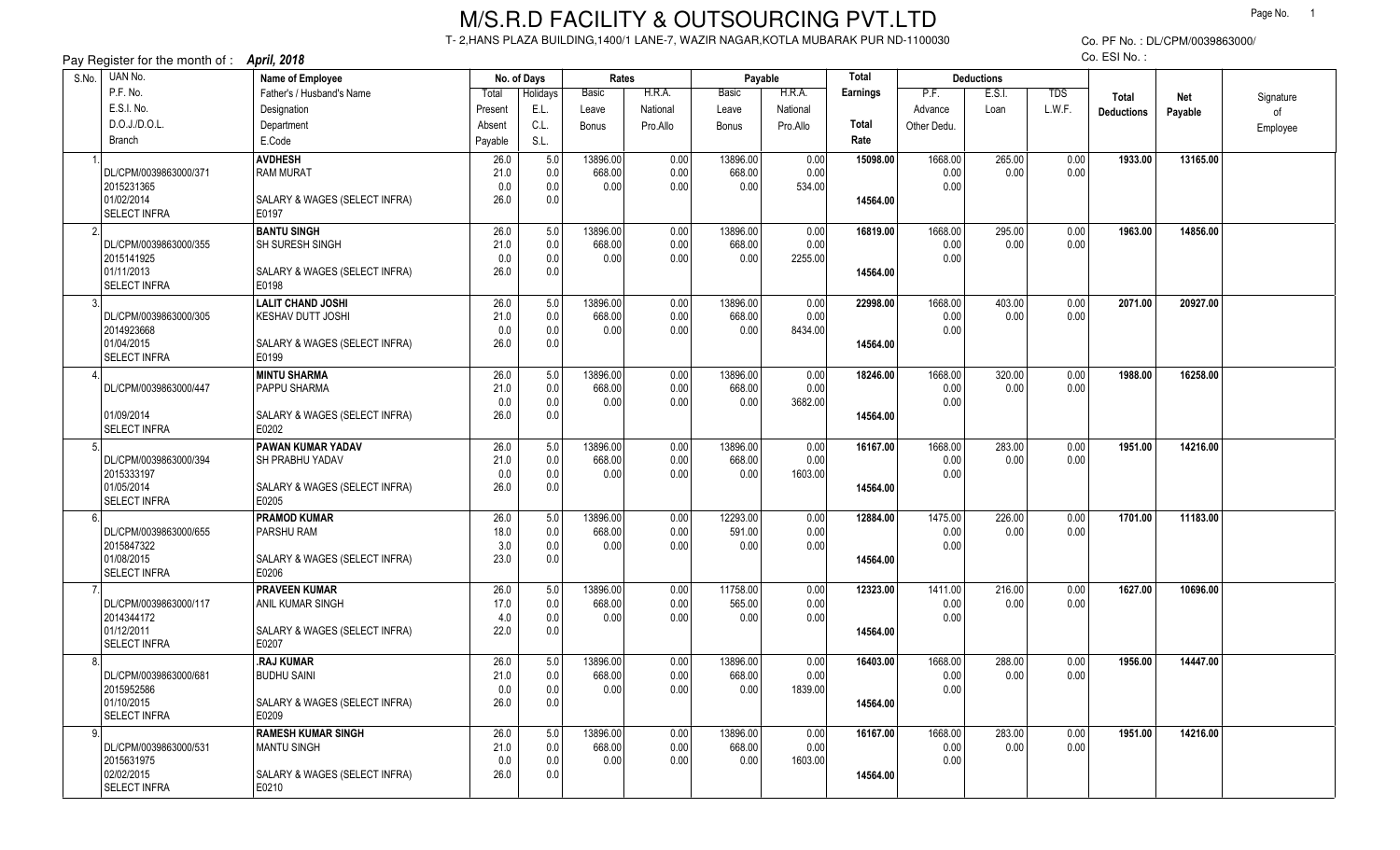## M/S.R.D FACILITY & OUTSOURCING PVT.LTD

T- 2,HANS PLAZA BUILDING,1400/1 LANE-7, WAZIR NAGAR,KOTLA MUBARAK PUR ND-1100030

Co. PF No. : DL/CPM/0039863000/Co. ESI No. :

| Pay Register for the month of : <b>April, 2018</b><br>CO. ESI NO. : |                                     |                                        |             |                         |                |              |                |                |          |              |                   |            |                   |          |           |
|---------------------------------------------------------------------|-------------------------------------|----------------------------------------|-------------|-------------------------|----------------|--------------|----------------|----------------|----------|--------------|-------------------|------------|-------------------|----------|-----------|
| S.No.                                                               | UAN No.                             | Name of Employee                       |             | Rates<br>No. of Days    |                |              | Payable        |                | Total    |              | <b>Deductions</b> |            |                   |          |           |
|                                                                     | P.F. No.                            | Father's / Husband's Name              | Total       | Holidays                | Basic          | H.R.A.       | Basic          | H.R.A.         | Earnings | P.F.         | E.S.I.            | <b>TDS</b> | <b>Total</b>      | Net      | Signature |
|                                                                     | E.S.I. No.                          | Designation                            | Present     | E.L.                    | Leave          | National     | Leave          | National       |          | Advance      | Loan              | L.W.F.     | <b>Deductions</b> | Payable  | of        |
|                                                                     | D.O.J./D.O.L.                       | Department                             | Absent      | C.L.                    | <b>Bonus</b>   | Pro.Allo     | <b>Bonus</b>   | Pro.Allo       | Total    | Other Dedu.  |                   |            |                   |          | Employee  |
|                                                                     | <b>Branch</b>                       | E.Code                                 | Payable     | S.L.                    |                |              |                |                | Rate     |              |                   |            |                   |          |           |
| 10.                                                                 |                                     | <b>SANATAN BERA</b>                    | 26.0        | 5.0                     | 13896.00       | 0.00         | 13896.00       | 0.00           | 16109.00 | 1668.00      | 282.00            | 0.00       | 1950.00           | 14159.00 |           |
|                                                                     | DL/CPM/0039863000/550               | NITYA NANDA BERA                       | 21.0        | 0.0                     | 668.00         | 0.00         | 668.00         | 0.00           |          | 0.00         | 0.00              | 0.00       |                   |          |           |
|                                                                     | 2015697355                          |                                        | 0.0         | 0.0                     | 0.00           | 0.00         | 0.00           | 1545.00        |          | 0.00         |                   |            |                   |          |           |
|                                                                     | 01/04/2015                          | SALARY & WAGES (SELECT INFRA)          | 26.0        | 0.0                     |                |              |                |                | 14564.00 |              |                   |            |                   |          |           |
|                                                                     | <b>SELECT INFRA</b>                 | E0211                                  |             |                         |                |              |                |                |          |              |                   |            |                   |          |           |
| 11.                                                                 |                                     | <b>SANDEEP</b>                         | 26.0        | 5.0                     | 13896.00       | 0.00         | 13896.00       | 0.00           | 19139.00 | 1668.00      | 335.00            | 0.00       | 2003.00           | 17136.00 |           |
|                                                                     | DL/CPM/0039863000/419               | SHRIPAL SINGH                          | 21.0        | 0.0                     | 668.00         | 0.00         | 668.00<br>0.00 | 0.00           |          | 0.00         | 0.00              | 0.00       |                   |          |           |
|                                                                     | 2015442714<br>01/08/2014            | SALARY & WAGES (SELECT INFRA)          | 0.0<br>26.0 | 0.0<br>0.0              | 0.00           | 0.00         |                | 4575.00        | 14564.00 | 0.00         |                   |            |                   |          |           |
|                                                                     | <b>SELECT INFRA</b>                 | E0212                                  |             |                         |                |              |                |                |          |              |                   |            |                   |          |           |
| 12.                                                                 |                                     | <b>SANJAY KARKETA</b>                  | 26.0        | 5.0                     | 13896.00       | 0.00         | 13896.00       | 0.00           | 15991.00 | 1668.00      | 280.00            | 0.00       | 1948.00           | 14043.00 |           |
|                                                                     | DL/CPM/0039863000/346               | KASTU KERKETU                          | 21.0        | 0.0                     | 668.00         | 0.00         | 668.00         | 0.00           |          | 0.00         | 0.00              | 0.00       |                   |          |           |
|                                                                     | 2015100797                          |                                        | 0.0         | 0.0                     | 0.00           | 0.00         | 0.00           | 1427.00        |          | 0.00         |                   |            |                   |          |           |
|                                                                     | 01/04/2015                          | SALARY & WAGES (SELECT INFRA)          | 26.0        | 0.0                     |                |              |                |                | 14564.00 |              |                   |            |                   |          |           |
|                                                                     | SELECT INFRA                        | E0213                                  |             |                         |                |              |                |                |          |              |                   |            |                   |          |           |
| 13.                                                                 |                                     | <b>SANTOSH KUMAR YADAV</b>             | 26.0        | 5.0                     | 13896.00       | 0.00         | 13896.00       | 0.00           | 15457.00 | 1668.00      | 271.00            | 0.00       | 1939.00           | 13518.00 |           |
|                                                                     | DL/CPM/0039863000/558               | MAHESWARI PRASHAD YADAV                | 21.0        | 0.0                     | 668.00         | 0.00         | 668.00         | 0.00           |          | 0.00         | 0.00              | 0.00       |                   |          |           |
|                                                                     | 2015731697                          |                                        | 0.0         | 0.0                     | 0.00           | 0.00         | 0.00           | 893.00         |          | 0.00         |                   |            |                   |          |           |
|                                                                     | 01/05/2015                          | SALARY & WAGES (SELECT INFRA)          | 26.0        | 0.0                     |                |              |                |                | 14564.00 |              |                   |            |                   |          |           |
|                                                                     | <b>SELECT INFRA</b>                 | E0214                                  |             |                         |                |              |                |                |          |              |                   |            |                   |          |           |
| 14.                                                                 |                                     | <b>SUBASH CHANDRA</b>                  | 26.0        | 5.0                     | 13896.00       | 0.00         | 12293.00       | 0.00           | 13060.00 | 1475.00      | 229.00            | 0.00       | 1704.00           | 11356.00 |           |
|                                                                     | DL/CPM/0039863000/513<br>2015574451 | SH JANTARA LAL                         | 18.0<br>3.0 | 0.0<br>0.0              | 668.00<br>0.00 | 0.00<br>0.00 | 591.00<br>0.00 | 0.00<br>176.00 |          | 0.00<br>0.00 | 0.00              | 0.00       |                   |          |           |
|                                                                     | 01/12/2014                          | SALARY & WAGES (SELECT INFRA)          | 23.0        | 0.0                     |                |              |                |                | 14564.00 |              |                   |            |                   |          |           |
|                                                                     | <b>SELECT INFRA</b>                 | E0216                                  |             |                         |                |              |                |                |          |              |                   |            |                   |          |           |
| 15.                                                                 |                                     | <b>SURENDRA SINGH</b>                  | 26.0        | 5.0                     | 13896.00       | 0.00         | 13896.00       | 0.00           | 16185.00 | 1668.00      | 284.00            | 0.00       | 1952.00           | 14233.00 |           |
|                                                                     | DL/CPM/0039863000/514               | MAHENDER SINGH MEHTA                   | 21.0        | 0.0                     | 668.00         | 0.00         | 668.00         | 0.00           |          | 0.00         | 0.00              | 0.00       |                   |          |           |
|                                                                     | 2015574454                          |                                        | 0.0         | 0.0                     | 0.00           | 0.00         | 0.00           | 1621.00        |          | 0.00         |                   |            |                   |          |           |
|                                                                     | 01/12/2014                          | SALARY & WAGES (SELECT INFRA)          | 26.0        | 0.0                     |                |              |                |                | 14564.00 |              |                   |            |                   |          |           |
|                                                                     | <b>SELECT INFRA</b>                 | E0217                                  |             |                         |                |              |                |                |          |              |                   |            |                   |          |           |
| 16.                                                                 |                                     | <b>MANISH KUMAR</b>                    | 26.0        | 5.0                     | 13896.00       | 0.00         | 13896.00       | 0.00           | 16467.00 | 1668.00      | 289.00            | 0.00       | 1957.00           | 14510.00 |           |
|                                                                     | DL/CPM/0039863000/799               | <b>SHIV KUMAR SHARMA</b>               | 21.0        | 0.0                     | 668.00         | 0.00         | 668.00         | 0.00           |          | 0.00         | 0.00              | 0.00       |                   |          |           |
|                                                                     | 2016106708<br>01/03/2016            |                                        | 0.0<br>26.0 | 0.0<br>0.0 <sub>1</sub> | 0.00           | 0.00         | 0.00           | 1903.00        | 14564.00 | 0.00         |                   |            |                   |          |           |
|                                                                     | <b>SELECT INFRA</b>                 | SALARY & WAGES (SELECT INFRA)<br>E0223 |             |                         |                |              |                |                |          |              |                   |            |                   |          |           |
| 17.                                                                 |                                     | <b>NANDAN KUMAR</b>                    | 26.0        | 5.0                     | 13896.00       | 0.00         | 13896.00       | 0.00           | 17594.00 | 1668.00      | 308.00            | 0.00       | 1976.00           | 15618.00 |           |
|                                                                     | DL/CPM/0039863000/852               | <b>BECHAN YADAV</b>                    | 21.0        | 0.0                     | 668.00         | 0.00         | 668.00         | 0.00           |          | 0.00         | 0.00              | 0.00       |                   |          |           |
|                                                                     | 2016184451                          |                                        | 0.0         | 0.0                     | 0.00           | 0.00         | 0.00           | 3030.00        |          | 0.00         |                   |            |                   |          |           |
|                                                                     | 01/05/2016                          | SALARY & WAGES (SELECT INFRA)          | 26.0        | 0.0                     |                |              |                |                | 14564.00 |              |                   |            |                   |          |           |
|                                                                     | <b>SELECT INFRA</b>                 | E0270                                  |             |                         |                |              |                |                |          |              |                   |            |                   |          |           |
| 18.                                                                 |                                     | PRITHVI PAL SINGH RAWAT                | 26.0        | 5.0                     | 13896.00       | 0.00         | 13362.00       | 0.00           | 14004.00 | 1603.00      | 246.00            | 0.00       | 1849.00           | 12155.00 |           |
|                                                                     | DL/CPM/0039863000/854               | KUMWER SINGH RAWAT                     | 20.0        | 0.0                     | 668.00         | 0.00         | 642.00         | 0.00           |          | 0.00         | 0.00              | 0.00       |                   |          |           |
|                                                                     | 2016184455<br>01/05/2016            |                                        | 1.0         | 0.0                     | 0.00           | 0.00         | 0.00           | 0.00           |          | 0.00         |                   |            |                   |          |           |
|                                                                     | <b>SELECT INFRA</b>                 | SALARY & WAGES (SELECT INFRA)<br>E0272 | 25.0        | 0.0                     |                |              |                |                | 14564.00 |              |                   |            |                   |          |           |
|                                                                     |                                     |                                        |             |                         |                |              |                |                |          |              |                   |            |                   |          |           |